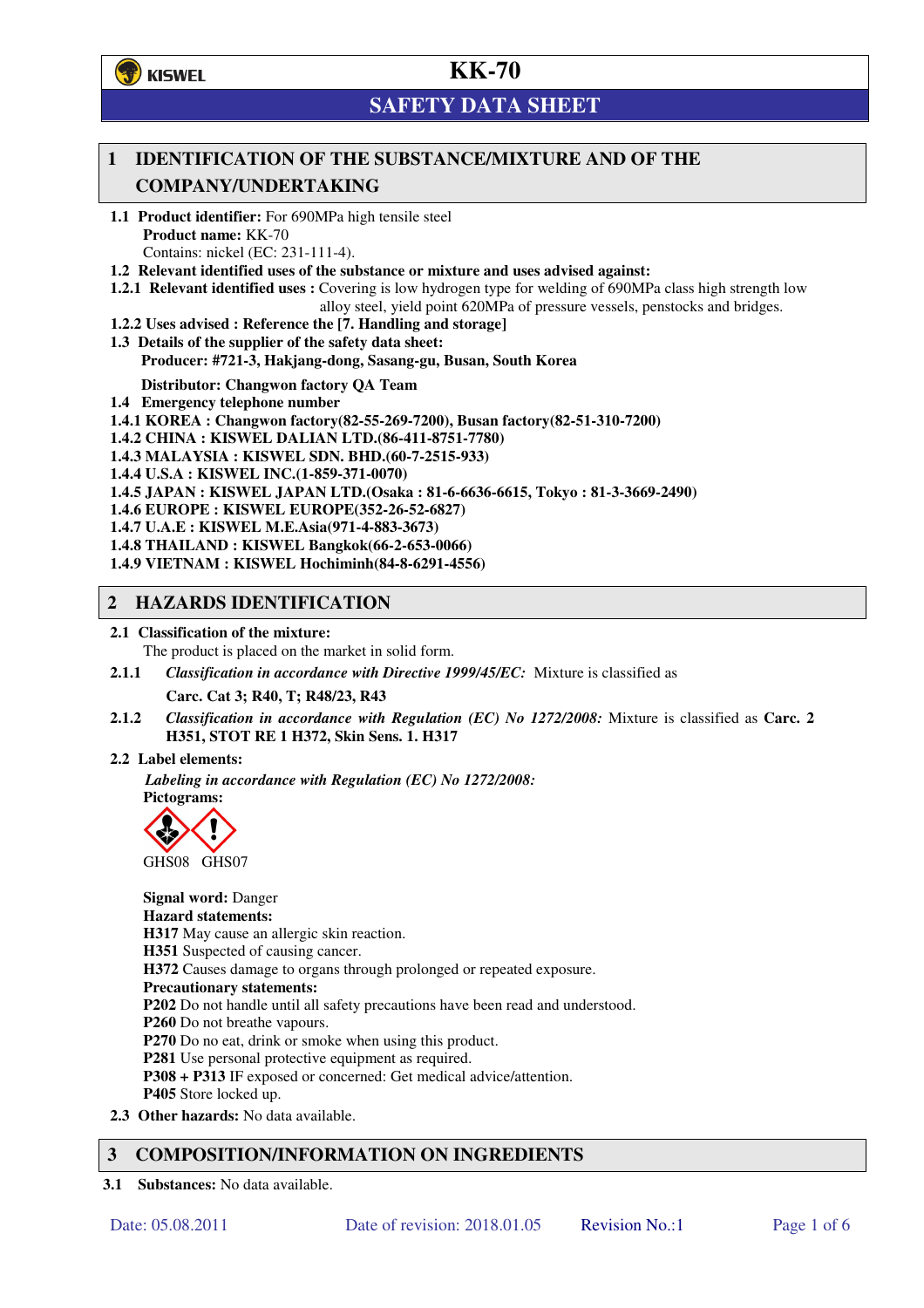# **SAFETY DATA SHEET**

|                               |                 |                          | <b>Classification</b>                            |                                                                                                                                                          |                                 |                                     |                                  |                |
|-------------------------------|-----------------|--------------------------|--------------------------------------------------|----------------------------------------------------------------------------------------------------------------------------------------------------------|---------------------------------|-------------------------------------|----------------------------------|----------------|
| Substance name                | EC No.          | Registr.<br>$\mathbf{n}$ | 67/548/EEC                                       | <b>Hazard Class</b><br>and<br>Category<br>Code(s)                                                                                                        | <b>Hazard</b><br>state-<br>ment | Pictogram/<br><b>Signal</b><br>word | Conc.<br>$(\%)$<br><b>Volume</b> | <b>Note</b>    |
| <sup>1</sup> Ferro Silicon    |                 | ۰                        | $\overline{\phantom{a}}$                         |                                                                                                                                                          | ÷                               | $\overline{\phantom{0}}$            | $1.0 - 3.0$                      | ٠              |
| <sup>1</sup> Calcium fluoride | 232-188-7       |                          |                                                  |                                                                                                                                                          |                                 |                                     | $3.0 - 7.0$                      |                |
| $1$ Iron                      | 231-096-4       |                          |                                                  |                                                                                                                                                          | $\overline{a}$                  |                                     | $68.0 - 72.0$                    | $\blacksquare$ |
| ${}^{1}$ Limestone            | 215-279-6       | ۰                        | ٠                                                |                                                                                                                                                          | Ξ.                              |                                     | $11.0 - 15.0$                    | $\blacksquare$ |
| $1,2$ Manganese               | $231 - 105 - 1$ |                          |                                                  |                                                                                                                                                          |                                 |                                     | $0.1 - 1.0$                      |                |
| $1,2$ Mica                    |                 | ۰                        |                                                  |                                                                                                                                                          |                                 |                                     | $0.1 - 1.0$                      | ٠              |
| <b>Nickel</b>                 | 231-111-4       |                          | Toxic<br>Carc. Cat 3;<br>R40<br>T: R48/23<br>R43 | Carcinogenicity<br>Carc. 2<br>Specific target<br>organ toxicity -<br>repeated exposure<br>STOT RE1<br>Respiratory/ skin<br>sensitisation<br>Skin Sens. 1 | H351<br>H372<br>H317            | Danger                              | $0.1 - 1.0$                      | S, 7           |
| <sup>1</sup> Titanium dioxide | 236-675-5       |                          |                                                  |                                                                                                                                                          |                                 |                                     | $1.0 - 3.0$                      | ۰              |
| <sup>1</sup> Sodium silicate  | 239-981-7       | ٠                        |                                                  |                                                                                                                                                          |                                 |                                     | $1.0 - 3.0$                      |                |

#### **3.2 Mixtures:** The mixture contains dangerous substances:

<sup>1</sup>Substance is not classified in terms of Regulation (EC) No. 1272/2008 Annex VI.

<sup>2</sup>Substance with workplace exposure limits.

Note S: This substance may not require a label according to Article 17 (see section 1.3 of Annex I) (Table 3.1). This substance may not require a label according to Article 23 of Directive 67/548/EEC (see section 8 of Annex VI to that Directive) (Table 3.2).

Note 7: Alloys containing nickel are classified for skin sensitisation when the release rate of 0,5 µg Ni/cm2/week, as measured by the European Standard reference test method EN 1811, is exceeded.

\* See all the hazard statements in chapter 16.

## **4 FIRST AID MEASURES**

**4.1 Description of first aid measures:** 

**In case of respiratory exposure**: Remove to fresh air and keep at rest. If breathing is difficult or has stopped, administer artificial respiration as necessary. Seek medical attention.

**In case of skin contamination**: Wash contaminated area thoroughly with soap and water. Remove and wash contaminated clothing. If a persistent rash or irritation occurs, seek medical attention.

 **In case of intrusion into eye**: Immediately flush eyes with large amounts of running water for at least 15 minutes, lifting the upper and lower eyelids. Get medical attention.

**In case of oral intake**: Ingestion is considered unlikely due to product form. However, if swallowed do not induce vomiting. Seek medical attention. Advice to doctor: treat symptomatically.

- **4.2 Most important symptoms and effects, both acute and delayed:** No data available.
- **4.3 Indication of any immediate medical attention and special treatment needed:** No data available.

#### **5 FIREFIGHTING MEASURES**

**5.1 Extinguishing media:** 

**Suitable extinguishing media:** Carbon dioxide, dry chemical, water spray. Use extinguishing media appropriate for surrounding fire.

**Unsuitable extinguishing media:** No data available.

**5.2 Special hazards arising from the substance or mixture:** Fire may produce irritating or poisonous gases.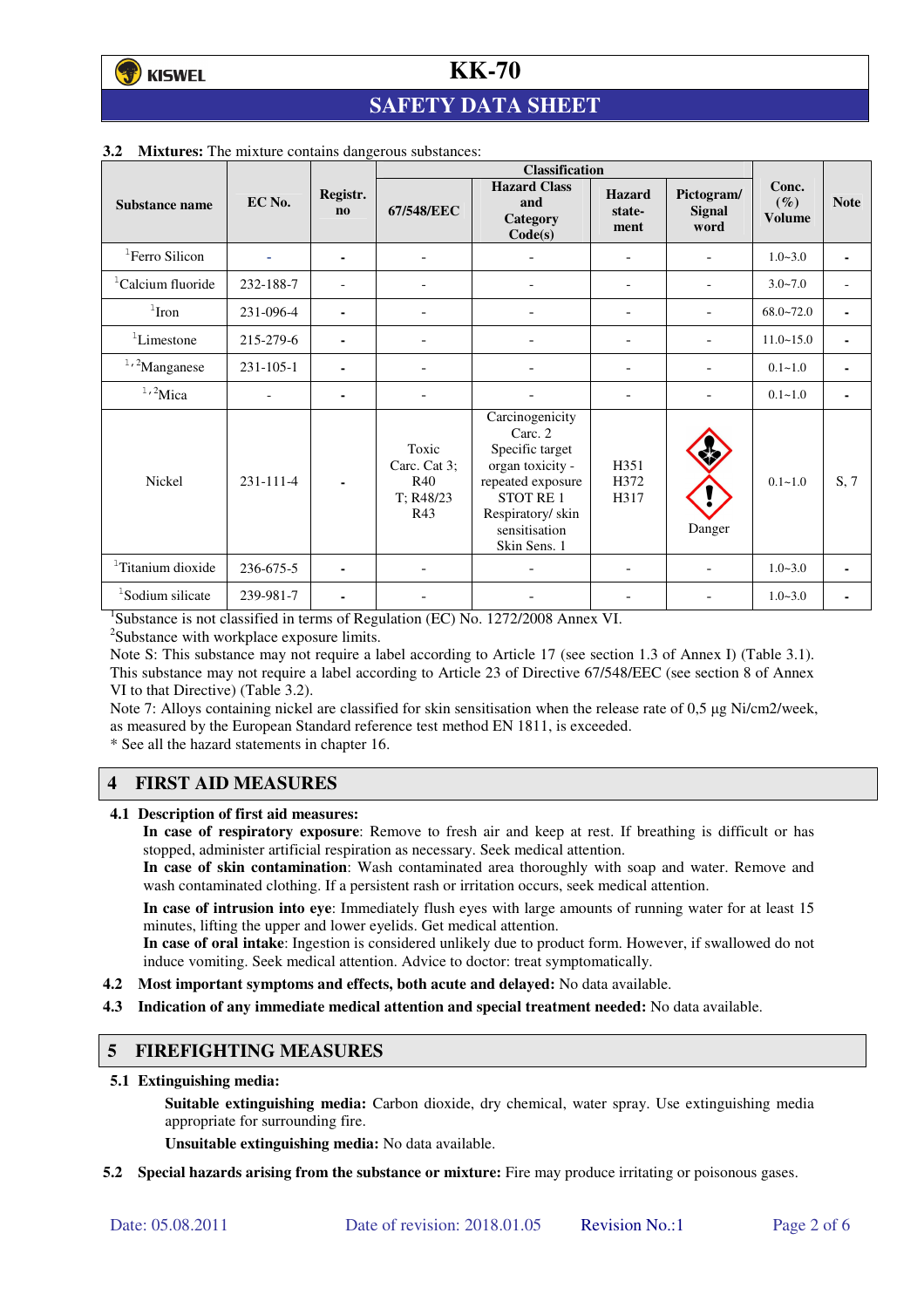

**SAFETY DATA SHEET** 

**5.3 Advice for firefighters:** In the event of a fire, wear self-contained breathing apparatus and protective clothing.

## **6 ACCIDENTAL RELEASE MEASURES**

**6.1 Personal precautions, protective equipment and emergency procedures:** 

**For non-emergency personnel:** Wear appropriate personal protective equipment as specified in Section 8. Ensure adequate ventilation**.** 

**For emergency responders:** No data available.

**6.2 Environmental precautions:** Avoid dispersal of spilled material and contact with soil, ground and surface water, drains and sewers.

**Methods and material for containment and cleaning up:** Take up mechanically. Collect the material in labeled containers and dispose of according to local and regional authority requirements.

**6.3 Reference to other sections:** See Section 7 for information on safe handling. See Section 8 for information on personal protection equipment. See Section 13 for disposal information.

## **7 HANDLING AND STORAGE**

- **7.1 Precautions for safe handling:** Welding may produce fumes and gases hazardous to health. Avoid breathing these fumes and gases. Use adequate ventilation. Keep away from sources of ignition. Avoid contact with skin, eyes and clothing. Do not eat, drink and smoke in work areas.
- **7.2 Conditions for safe storage, including any incompatibilities**: Store in cool, dry and well-ventilated place. Keep away from incompatible materials. Keep away from heat and open flame.
- **7.3 Specific end use(s):** No data available.

### **8 EXPOSURE CONTROLS/PERSONAL PROTECTION**

**8.1 Control parameters:** Exposure limits were not established for this product.

Workplace exposure limits for substances contained in the mixture are listed in *EH40/2005* Workplace exposure limits:

|                             |                   | Workplace exposure limit                                        |                         |                                                                                  |                   |                 |  |
|-----------------------------|-------------------|-----------------------------------------------------------------|-------------------------|----------------------------------------------------------------------------------|-------------------|-----------------|--|
|                             |                   | Long-term<br>exposure limit<br>(8-hour TWA<br>reference period) |                         | <b>Short-term exposure</b><br>limit<br>$(15\text{-minute})$<br>reference period) |                   | <b>Comments</b> |  |
| <b>Substance</b>            | <b>CAS</b> number |                                                                 |                         |                                                                                  |                   |                 |  |
|                             |                   |                                                                 |                         |                                                                                  |                   |                 |  |
|                             |                   |                                                                 |                         |                                                                                  |                   |                 |  |
|                             |                   | ppm                                                             | mg.m <sup>3</sup>       | ppm                                                                              | mg.m <sup>3</sup> |                 |  |
| Chromium                    | 7440-47-3         |                                                                 | 0.5                     |                                                                                  |                   |                 |  |
| Limestone/Calcium carbonate | 1317-65-3         |                                                                 |                         |                                                                                  |                   |                 |  |
| Total inhalable             |                   |                                                                 | 10                      |                                                                                  |                   |                 |  |
| Respirable                  |                   |                                                                 | 4                       |                                                                                  |                   |                 |  |
| Manganese and its inorganic |                   |                                                                 |                         |                                                                                  |                   |                 |  |
| compounds (as Mn)           |                   | $\overline{\phantom{0}}$                                        | 0.5                     | $\qquad \qquad -$                                                                |                   |                 |  |
| Mica                        | 12001-26-2        |                                                                 |                         |                                                                                  |                   |                 |  |
| Total inhalable             |                   |                                                                 | 10                      |                                                                                  |                   |                 |  |
| Respirable                  |                   |                                                                 | 0.8                     |                                                                                  |                   |                 |  |
| Titanium dioxide            | 13463-67-7        |                                                                 |                         |                                                                                  |                   |                 |  |
| Total inhalable             |                   |                                                                 | 10                      |                                                                                  |                   |                 |  |
| Resirable                   |                   |                                                                 | 4                       |                                                                                  |                   |                 |  |
| Iron oxide, fume (as Fe)    | 1309-37-1         |                                                                 | $\overline{\mathbf{S}}$ |                                                                                  | 10                |                 |  |

\*A skin notation assigned to the OEL identifies the possibility of significant uptake through the skin.

- **8.2 Exposure controls:** Do not eat, drink and smoke. Immediately remove all contaminated clothing. Wash hands before breaks and at the end of work.
- **8.2.1 Appropriate engineering controls:** Use local exhaust ventilation during all welding operations.

**8.2.2 Individual protection measures, such as personal protective equipment:**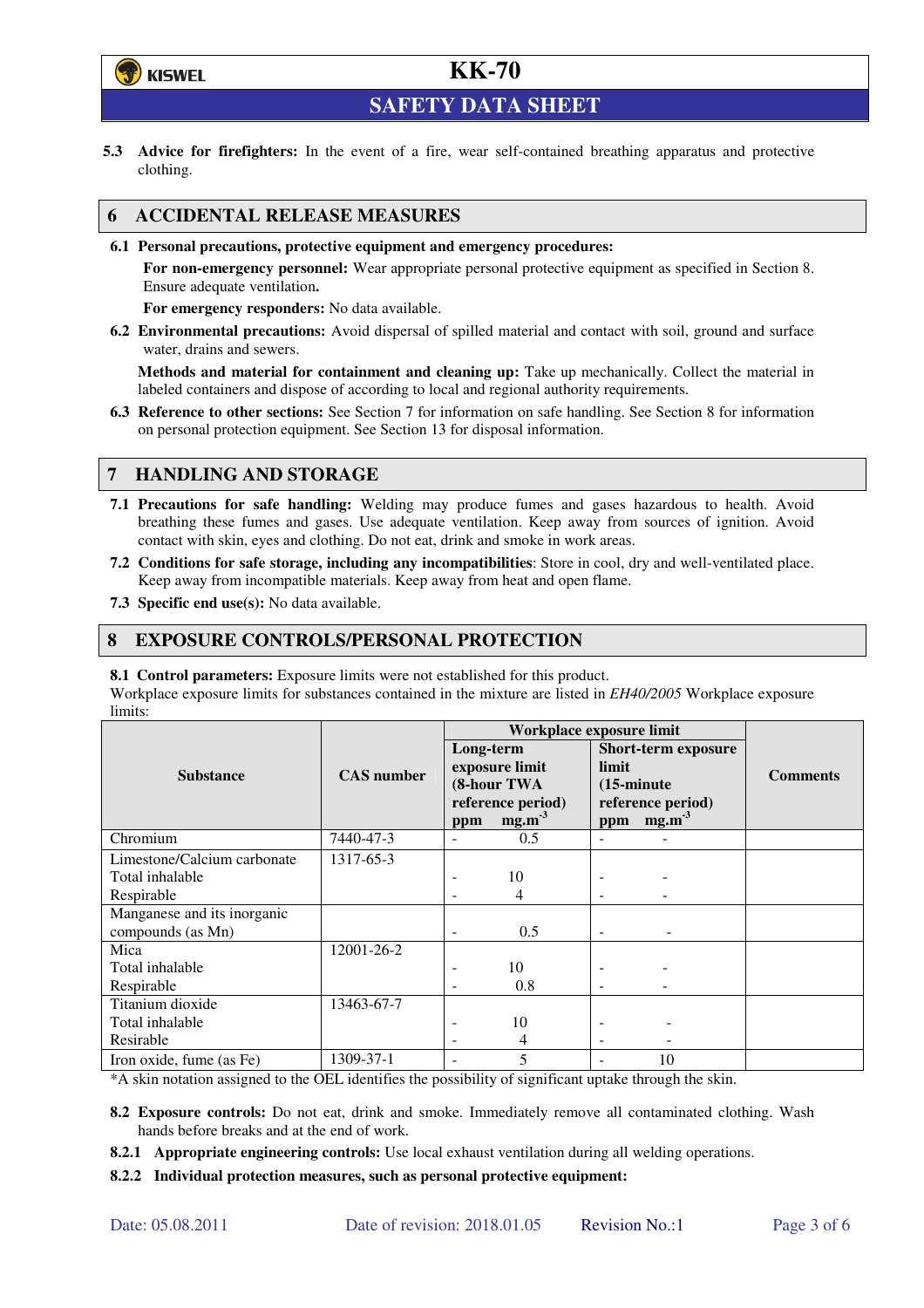

**SAFETY DATA SHEET** 

**8.2.2.1 Eye/face protection:** Always wear eye protection during welding operations, helmet and/or face shield with filter lens.

#### **8.2.2.2 Skin protection:**

**Hand protection:** Wear appropriate protective (welding) gloves during welding. **Other:** Wear appropriate protective clothing and boots.

- **8.2.2.3 Respiratory protection:** If ventilation is insufficient, use appropriate respirator or self-contained breathing apparatus.
- **8.2.2.4 Thermal hazards:** No data available.
- **8.2.3 Environmental exposure controls:** Do not allow to enter sewers, surface and ground water.

## **9 PHYSICAL AND CHEMICAL PROPERTIES**

### **9.1 Information on basic physical and chemical properties:**

| эт тигериштери он ошоге рнузкий ини сисписат ргорегисэт<br>Appearance: | solid (metal rod)        |
|------------------------------------------------------------------------|--------------------------|
| Odour:                                                                 |                          |
| <b>Odour threshold:</b>                                                | ٠                        |
| pH:                                                                    | ۰                        |
| Melting point/freezing point:                                          | $\overline{\phantom{a}}$ |
| Initial boiling point and boiling range:                               | $\overline{\phantom{a}}$ |
| <b>Flash point:</b>                                                    | ۰                        |
| <b>Evaporation rate:</b>                                               | ۰                        |
| <b>Flammability (solid, gas):</b>                                      |                          |
| <b>Upper/lower flammability or explosive limits:</b>                   | $\overline{\phantom{a}}$ |
| Vapour pressure:                                                       | ٠                        |
| <b>Vapour density:</b>                                                 | ۰                        |
| <b>Relative density:</b>                                               |                          |
| Solubility(ies):                                                       |                          |
| Partition coefficient: n-octanol/water:                                | $\overline{\phantom{a}}$ |
| <b>Auto-ignition temperature:</b>                                      | ۰                        |
| <b>Decomposition temperature:</b>                                      | ۰                        |
| <b>Viscosity:</b>                                                      |                          |
| <b>Explosive properties:</b>                                           | $\overline{\phantom{a}}$ |
| <b>Oxidising properties:</b>                                           | ۰                        |

**9.2 Other information:** No data available.

#### **10 STABILITY AND REACTIVITY**

**10.1 Reactivity:** No data available.

- **10.2 Chemical stability:** The product is stable under normal conditions. When using it may produce dangerous fumes and gases.
- **10.3 Possibility of hazardous reactions:** No data available.
- **10.4 Conditions to avoid:** Avoid contact with incompatible materials.
- **10.5 Incompatible materials:** Acids, bases, oxidizing agents.
- **10.6 Hazardous decomposition products:** Metal oxide fumes and gases are produced during welding.

## **11 TOXICOLOGICAL INFORMATION**

#### **11.1 Information on toxicological effects:**

The mixture may cause an allergic skin reaction. It is suspected of causing cancer. It causes damage to organs through prolonged or repeated exposure.

## **12 ECOLOGICAL INFORMATION**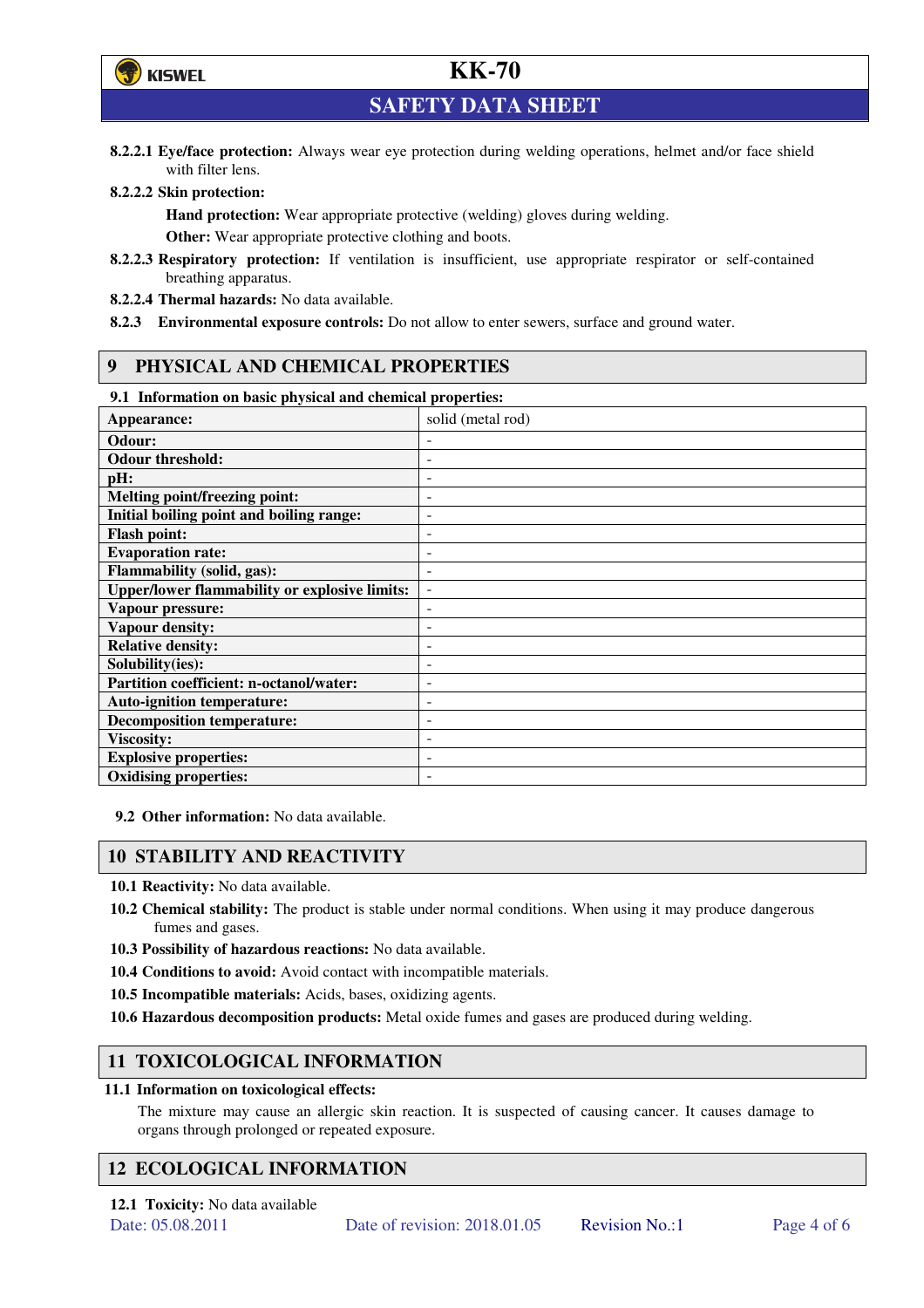

 $\overline{a}$ 

# **KK-70**

## **SAFETY DATA SHEET**

- **12.2 Persistence and degradability:** No data available.
- **12.3 Bioaccumulative potential:** No data available.
- **12.4 Mobility in soil:** No data available.
- **12.5 Results of PBT and vPvB assessment:** No data available.
- **12.6 Other adverse effects:** No data available.

### **13 DISPOSAL CONSIDERATIONS**

**13.1 Waste treatment methods:** Dispose off in accordance with local and national regulations.

## **14 TRANSPORT INFORMATION**

**14.1 ADR/RID/ADN:** The mixture is not subject to international regulations on transport of dangerous goods.

| UN number:                            | - |
|---------------------------------------|---|
| UN proper shipping name:              | - |
| Transport hazard class(es):           | - |
| <b>Packing group:</b>                 | - |
| <b>Environmental hazards:</b>         | - |
| <b>Special precautions for user:</b>  | - |
| <b>Transport in bulk according to</b> |   |
| Annex II of MARPOL73/78 and the       | ÷ |
| <b>IBC</b> Code:                      |   |

**14.2 IMDG:** The mixture is not subject to international regulations on transport of dangerous goods.

**14.3 ICAO/IATA:** The mixture is not subject to international regulations on transport of dangerous goods.

## **15 REGULATORY INFORMATION**

**15.1 Safety, health and environmental regulations/legislation specific for the substance or mixture:** There are restrictions for nickel under Title VIII of REACH Regulation.

Annex XVII to Regulation (EC) No 1907/2006 - Restrictions on the manufacture, placing on the market and use of certain dangerous substances, mixtures and articles:

Nickel CAS No 7440-02-0 EC No 231-111-4 and its compounds:

1. Shall not be used: (a) in any post assemblies which are inserted into pierced ears and other pierced parts of the human body unless the rate of nickel release from such post assemblies is less than  $0.2 \mu$ g/cm  $2$ /week (migration limit); (b) in articles intended to come into direct and prolonged contact with the skin such as: earrings, — necklaces, bracelets and chains, anklets, finger rings, — wrist-watch cases, watch straps and tighteners, — rivet buttons, tighteners, rivets, zippers and metal marks, when these are used in garments, if the rate of nickel release from the parts of these articles coming into direct and prolonged contact with the skin is greater than 0,5 µg/cm 2 / week. (c) in articles referred to in point (b) where these have a non-nickel coating unless such coating is sufficient to ensure that the rate of nickel release from those parts of such articles coming into direct and prolonged contact with the skin will not exceed 0,5 µg/cm 2 / week for a period of at least two years of normal use of the article.

2. Articles which are the subject of paragraph 1 shall not be placed on the market unless they conform to the requirements set out in that paragraph.

3. The standards adopted by the European Committee for Standardisation (CEN) shall be used as the test methods for demonstrating the conformity of articles to paragraphs 1 and 2.

Corrigendum to Regulation (EC) No 1907/2006 of the European Parliament and of the Council of 18 December 2006 concerning the Registration, Evaluation, Authorization and Restriction of Chemicals (REACH), establishing a European Chemicals Agency, amending Directive 1999/45/EC and repealing Council Regulation (EEC) No 793/93 and Commission Regulation (EC) No 1488/94 as well as Council Directive 76/769/EEC and Commission Directives 91/155/EEC, 93/67/EEC, 93/105/EC and 2000/21/EC (OJ L 396, 30.12.2006);